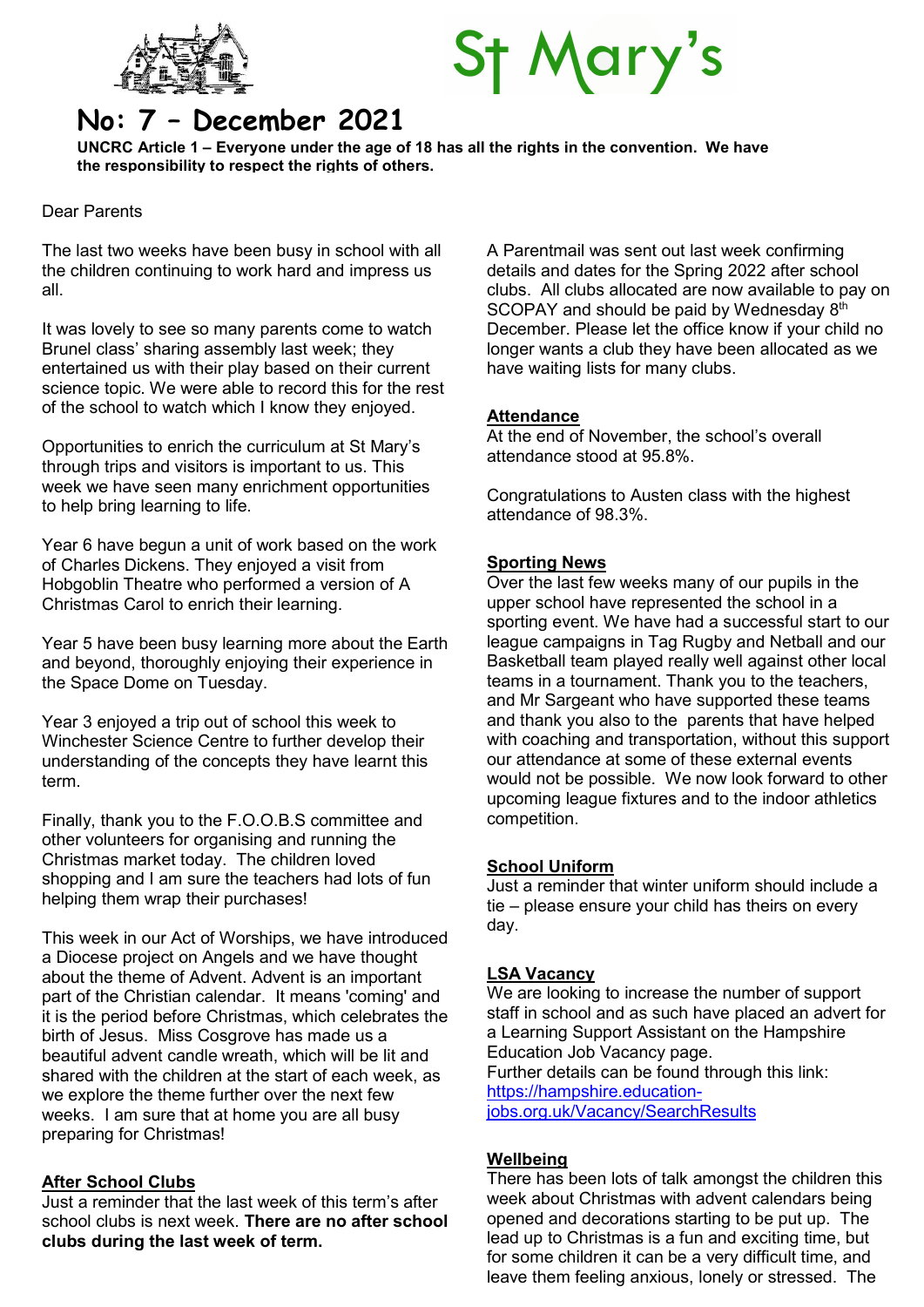following article on the Young Minds website, has some tips and things to consider if Christmas makes your child anxious.

https://youngminds.org.uk/blog/how-to-help-yourchild-if-christmas-makes-them-anxious/

# Christmas Events

A reminder from our last newsletter of our upcoming Christmas events.

Please do read and take on board all of these dates and arrangements for our festive celebrations.

# Carol Concert – STOP PRESS

With the continuing high numbers of cases of COVID in the local area and the limited space available in the church, we have had to make the difficult decision to move this event to a virtual one. Whilst it is sad that we will not all come together, what we do need to ensure is that all the staff, children and parents are able to enjoy this Christmas with family and friends. We are aiming for the recording to be available on 15<sup>th</sup> December so that you can all watch it together as a family.

# Christmas Cards

The children at St Mary's have traditionally loved using the communal post boxes to post cards to friends and staff. The Christmas post boxes are out now. Please make sure that envelopes are marked with full names and classes to help our Yr. 6 prefects distribute them!

# Christmas Parties

All classes will have their Christmas party during the afternoon of Thursday 16<sup>th</sup> December. We ask for children to bring in their own individual small box/bag of 'party food' for them to enjoy during the party. Please note this is in addition to their normal packed lunch or school dinner.

This day will also be a non-uniform/Christmas jumper day and we look forward to seeing lots of festive attire.

# Christmas Dinner

Finally, thank you for returning your children's Christmas dinner orders already. Our annual Christmas lunch will be held on Friday 17<sup>th</sup> December.

## Christmas Family Events & Services – St Mary's Church

Please find attached details of Christmas events taking place at St Mary's Church, please note pre booking is advised for services.

# Christmas Tree Festival – St Mary's Church

St Mary's Church will still be holding a Christmas Tree Festival this year over the weekend of  $11<sup>th</sup>$  and 12<sup>th</sup> December. Our school tree will be on display and the junior choir will be singing on the Saturday. Timings are as follows:

- 2:25pm Year 3 Junior Choir perform to their parents (arrive 2:15)
- 2:50pm Year 4 Junior Choir perform to their parents (arrive 2:40)

A separate email has been sent from Mrs Malone outlining further arrangements for those taking part in the Choir performances.

# F.O.O.B.S

Hello from F.O.O.B.S. A big thank you and well done to everyone who donated to the Bags2School collection. We collected a whopping 627kgs making us £188.10! The much anticipated Christmas markets have run in school this week. I wonder how many children will manage to keep the gifts a surprise until Christmas! This is such a popular event with the children so another big thank you to everyone who donated gifts or money and to those who volunteered in school on the market days. Our popular letters to santa kits will be handed out in school this week to those that purchased them so keep an eye out! And on the subject of Christmas, have you see our Old Basing Gin? Made in collaboration with Gorilla Spirits with £5 per bottle sold going to F.O.O.B.S., they make great Christmas presents! Head to www.gorillaspirits.co.uk/shop/old-basing-london-gindry to make your purchase. Finally, don't forget you can support F.O.O.B.S. at no cost to yourself by doing your shopping through Easy Fundraising and Amazon Smile!

# From the Governors

Last week I met with Mrs. Lillywhite to discuss the science curriculum at St Mary's and particularly to discuss the strengths of the subject and what the school wants to do to further improve the opportunities in science. We talked about how one focus of this year will be the application of maths and English skills, particularly reading, within the science curriculum as a way of applying these skills. We discussed how pupils across the school were able to plan and carry out their own scientific investigations and how pupils in the upper school are becoming increasingly independent in setting their own lines of enquiry. I look forward to meeting with Mrs. Lillywhite again in the Spring term and looking at some of the pupils work.

John Hammond – Local Authority Governor and Science link

# Dinner Money

The office is spending an increasing amount of time chasing for unpaid dinner monies, please can you ensure that your child's account is up to date with payments.

# Year 3 applications for September 2022

The application window for applications into Year 3 in September 2022 is now open. The deadline for applications is 15 January 2022. Please see our website for our virtual tour and frequently asked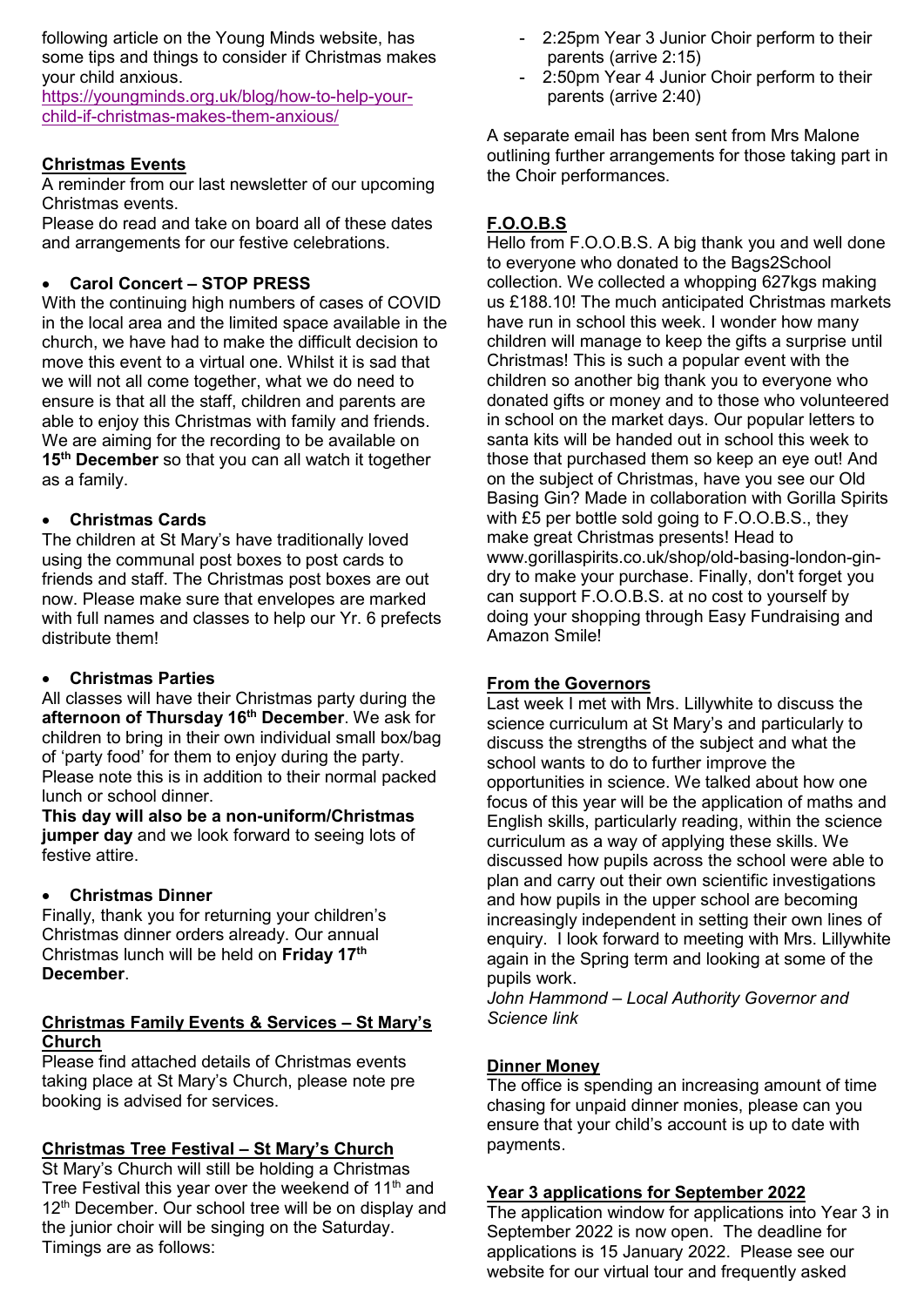## Break time Snacks

Just a reminder that the children should bring in a healthy fruity snack for break time.

## Home Learning and Skills Cards

Don't forget that in addition to the work set on Google Classroom each week children can log into their Education City or Mathletics accounts at any time at home to practice their key skills. It is great fun playing live against other people too and this encourages speed and accuracy!

Some of you may have seen a 'skills card' sent home with your child. Please do not worry if your child has, or hasn't had one! These are provided to give pupils some additional practice of a concept that may have been covered that day or week in school. These are generally very short activities that can be completed quickly at home with the support of a parent. Research has shown that quick intervention if a misconception has occurred can really help children's understanding and the use of these cards can also help build confidence and prepare children for the next step on their learning journey. If you have any questions or concerns about a skills card that has been sent home with your child, please do speak to their class teacher. We thank you all for your continued support with learning at home.

## Play Safe, a new national safeguarding campaign (Football Association)

Recently, the Football Association and the NSPCC launched 'Play Safe', a national campaign to focus attention on the vital importance of safeguarding in football. At the heart of the campaign are three short films to emphasise the importance of safeguarding for key groups of people, crucially children themselves. One aspect of the campaign is prompting parents to ask questions:

- Do you know your child's club Welfare Officer?
- If so, do you have their tel no. in your 'phone, as well as that of the NSPCC?
- Are you up to speed with your child's club's safeguarding policies and procedures?

• Do you regularly check-in with your child to see what they are enjoying/not enjoying and why? More information can be found

## here: https://www.thefa.com/PlaySafe

Whilst this information has been provided by the Football Association, the suggested questions are relevant to ask at any club that your child might attend in the evenings and at weekends.

# Is someone close becoming a stranger?

It can be hard to know what to do if you're worried someone close is expressing extreme views or even hatred, which could lead to them harming themselves or others. Working with other organisations, the police protect vulnerable people from being exploited

by extremists through a Home Office programme called Prevent. They have now developed a website to support both family and friends to raise concerns: https://actearly.uk

# Inset Days 2021/22

4 th January 2022 28<sup>th</sup> February 2022 27th May 2022

# Dates for the Diary

9 th Dec - Orchestra Christmas Concert 8.10am (parents invited) 9 th Dec–Nightingale Class Sharing Assembly 2:45pm 11<sup>th</sup>, 12<sup>th</sup> Dec - Christmas Tree Festival at Church 13<sup>th</sup>-17<sup>th</sup> Dec - No After School Clubs this week 15<sup>th</sup> Dec - Christmas Carol Concert - virtual 16<sup>th</sup> Dec - Christmas Parties all classes (pm) Non uniform/Christmas Jumper Day  $17<sup>th</sup>$  Dec - Last Day of Term, normal pick up time 3:25

20th Dec-3rd Jan Christmas Holidays

4<sup>th</sup> Jan – INSET Day

5<sup>th</sup> Jan - First Day of new term w/c 10<sup>th</sup> Jan - After School Clubs start this week  $10<sup>th</sup>$  Jan -Y5 Swimming 10:30-12:00, details to follow  $11<sup>th</sup>$  Jan -Y5 Southampton Art Gallery visit – here 12<sup>th</sup> Jan -Y6 Swimming 10:30-12:00, details to follow 13<sup>th</sup> Jan -Nelson Class Sharing Assembly 2:45pm  $17<sup>th</sup>$  Jan -Y5 Swimming 10:30-12:00, details to follow 19th Jan -Y6 Swimming 10:30-12:00, details to follow 20<sup>th</sup> Jan- Russell Class Sharing Assembly 2:45pm  $24<sup>th</sup>$  Jan -Y5 Swimming 10:30-12:00, details to follow  $26<sup>th</sup>$  Jan -Y6 Swimming 10:30-12:00, details to follow 27<sup>th</sup> Jan -Y5 Church visit 2:30pm 28<sup>th</sup> Jan - F.O.O.B.S Disco Years 3 & 4 31<sup>st</sup> Jan - Y5 Swimming 10:30-12:00, details to follow  $2<sup>nd</sup>$  Feb – Y6 Swimming 10:30-12:00, details to follow 3<sup>rd</sup> Feb - Paulet Class Sharing Assembly 2:45pm 7 th Feb - Y5 Swimming 10:30-12:00, details to follow 9 th Feb - Y6 Swimming 10:30-12:00, details to follow 10<sup>th</sup> Feb - Y6 Church visit 2:30pm 14<sup>th</sup> Feb - Y5 Swimming 10:30-12:00, details to follow 16<sup>th</sup> Feb - Y6 Swimming 10:30-12:00, details to follow 14th-18<sup>th</sup> Feb - Y3 Show Week  $14<sup>th</sup>$ -18<sup>th</sup> Feb - No after school clubs this week 21<sup>st</sup>-25<sup>th</sup> Feb Half Term

28th Feb – INSET Day

1 st-4th Mar - Book Week

10<sup>th</sup> Mar -Wellington Class Sharing Assembly 2:45pm

- 17<sup>th</sup> Mar Y3 Church visit 2:30pm
- 24<sup>th</sup> Mar Y4 Church visit 2:30pm

31st Mar - Dickens Class Sharing Assembly 2:45pm

- 1 st Apr F.O.O.B.S Easter Fair pm, details to follow
- 4<sup>th</sup>-8<sup>th</sup> Apr No after school clubs this week
- 5<sup>th</sup> Apr Parents Evening, details to follow
- 6 th Apr Parents Evening, details to follow
- 8<sup>th</sup> Apr End of term Church Visits